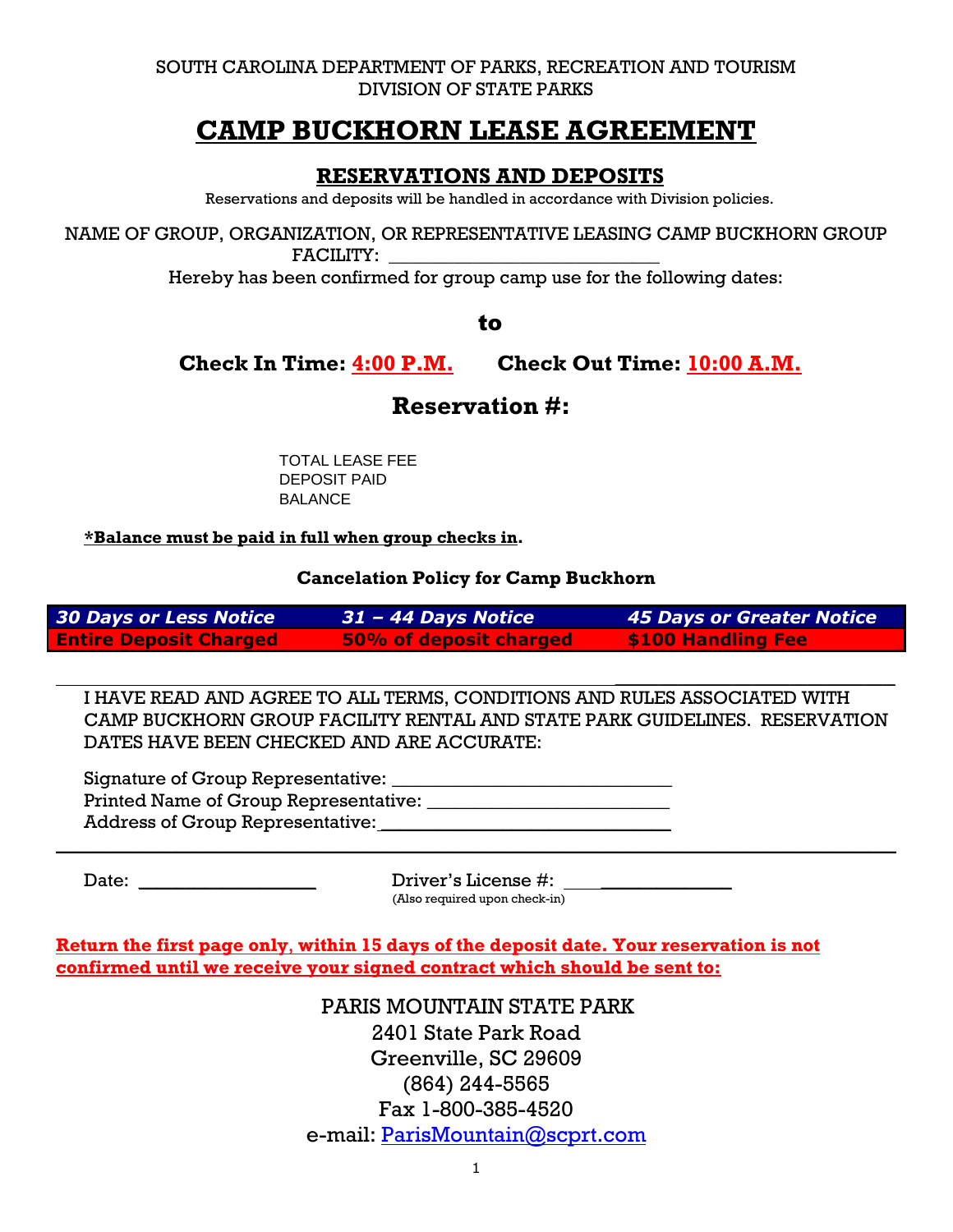### CAMP BUCKHORN RULES AND REGULATIONS

The following conditions, rules, and regulations apply to all individuals and groups leasing Camp Buckhorn. Additional State Park policies and state laws also apply. State Park rules are posted at the group camp facility. The group or organization leasing Camp Buckhorn will hereby be referred to as the Lessee. The Lessee must agree to the following:

- 1. **Check in time is 4 pm and Check out time is 10 am**. There is a fee for early check-ins or late check-outs. Contact the park for more information.
- 2. Payment of balance is required before Lessee will be allowed to occupy Camp Buckhorn.
- 3. Maximum number of overnight quests at Camp Buckhorn, including Lessee(s), shall not exceed 40 persons total. No exceptions are permitted! The maximum day use occupancy is 75 guests.
- 4. All individuals staying or visiting the Lessee are required to obey park hours of operation (see bottom of page #3) and thus must exit the park when officially closed. Overnight guests at Camp Buckhorn are expected to close and lock the main gate after park hours. No overnight guests of Camp Buckhorn may use or enter any other areas of park property while the park is closed.
- 5. The Lessee renting Camp Buckhorn is responsible at all times for the safety, conduct, and actions of all individuals staying or visiting the group camp during the Lessee's reservation at all times. This includes all overnight and day use guests affiliated with the Lessee, and applies to all areas and property within Paris Mountain State Park. Lessee must be at least 21 years old to rent Camp Buckhorn and Lessee or someone else at least 21 years old must be on site at all times.
- 6. The Lessee renting Camp Buckhorn is responsible for any loss or damage to State Park property and equipment, as well as the Lessee's and his or her guest's personal property, by theft, breakage, carelessness, or for any other cause during the length of stay.
- 7. The Lessee shall furnish all necessary first aid and special medical supplies for their guests. Paris Mountain State Park and/or the South Carolina Department of Parks, Recreation and Tourism shall not be held responsible for careless or reckless accidents or injuries caused by members/guests of Lessee.
- 8. Paris Mountain State Park staff reserves the right to have full access to all facilities and grounds of Camp Buckhorn at all times, and the right to immediately terminate the use of the group camp facility upon determination of any violation of lease conditions and/or violation of state park rules, and/or county, state and federal laws.
- 9. Public display of alcoholic beverages is prohibited unless prior approval has been given by Park Management. Controlled and/or illegal substance(s) possession is prohibited, and subject to state and federal conviction.
- 10. No pets are allowed at Camp Buckhorn.
- 11. Smoking is not permitted inside any group camp buildings. The Lessee is responsible for properly discarding all cigarette butts.
- 12. Special event arrangements (i.e. catering, rentals) are the responsibility of the Lessee, including transportation, delivery, set-up, clean up, and removal of items to and from group camp. Delivery and removal of items must take place within the Lessee's confirmed rental dates and time.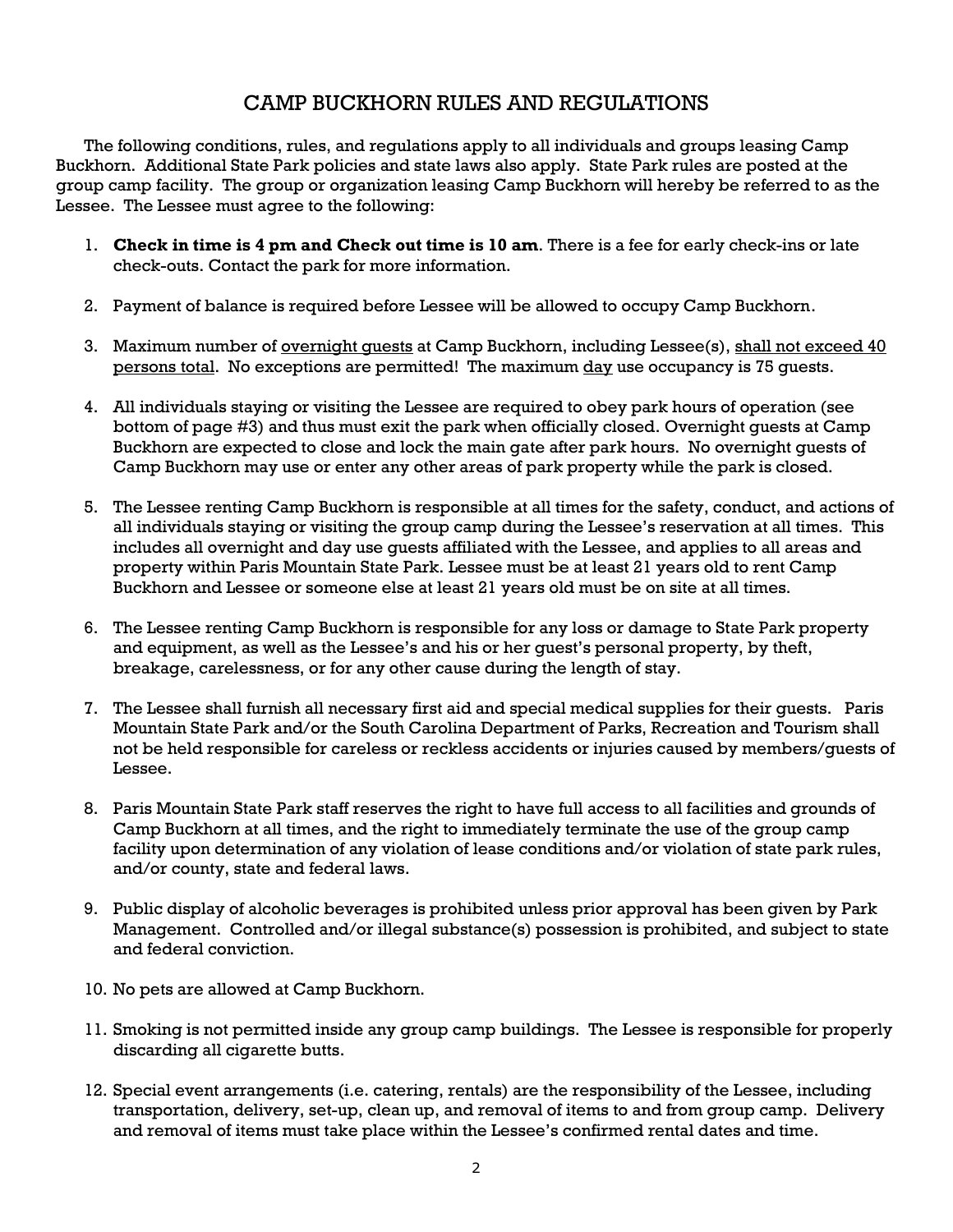- 13. The Lessee will not alter, remove, transport or switch furniture or other items found in cabins or lodge buildings. All items must remain in original condition and location.
- 14. Outside fires are permitted in the campfire ring only. The Lessee is responsible for extinguishing all fires contained in fireplaces and fire ring. If burn bans are in effect for the region, then no fires shall be permitted. Fireworks are not permitted at any time.
- 15. The Lessee is responsible for cleaning of all facilities and grounds before departure. We provide a mop & bucket, brooms & sink scrubber; please bring your own cleaning solutions, paper towels & toilet paper. Failure to adequately clean grounds and/or buildings or failure to properly dispose of trash/refuse prior to departure will result in cleaning fees being applied to the Lessee upon or after checkout date.
- 16. Additional overnight structures, including tents, motor homes, and/or RV's are not permitted.
- 17. Fire extinguishers shall not be used unless a fire emergency is present, and smoke detectors shall not be removed and/or tampered with.
- 18. Swimming or boat use is not permitted at Buckhorn Lake. Camp Buckhorn overnight guests may use the main swimming area at Lake Placid, without charge, during summer seasonal operation period only.
- 19. Firearms or weapons of any nature are not permitted at any time.
- 20. The Lessee shall not use any materials such as nails, tacks, staples or adhesive that will damage, mar, stain or change the appearance of any surfaces or items located inside or outside the facility if decorating or posting any materials. Use of string for hanging decorations will be allowed.
- 21. Only birdseed may be thrown at weddings. No birdseed is to be thrown inside of the building or porch area. Bubbles or rice are not permitted. Using flower petals outside the building is permitted only when using white real flower petals. Inside the building only silk petals are permitted.

*(Colored petals mark the floor when stepped on and silk petals are considered litter if left on park grounds.)*

- 22. All inside furnishings are to remain inside and not taken outside of building.
- 23. All patio furniture must remain on patio, tables and chairs may not be moved from the patio.
- 24. All doors should remain closed when using the heat or air conditioning.
- 25. When moving tables and chairs, please pick them up (no dragging) as to prevent damage to them or the floor.
- 26. The use of lighted wax/oil candles is Prohibited inside the building.
- 27. The user shall assume all financial responsibility for damage or loss of park property and for any and all personal injury, which may occur during or as a result of the use of property. A credit card will be secured before access is granted to the lessee of the Lodge for any damages that may occur.
- 28. Users are responsible for set-up and clean-up on the DATE of the reservation. The building must be left "as you found it" or a cleaning fee of \$250.00 will be charged.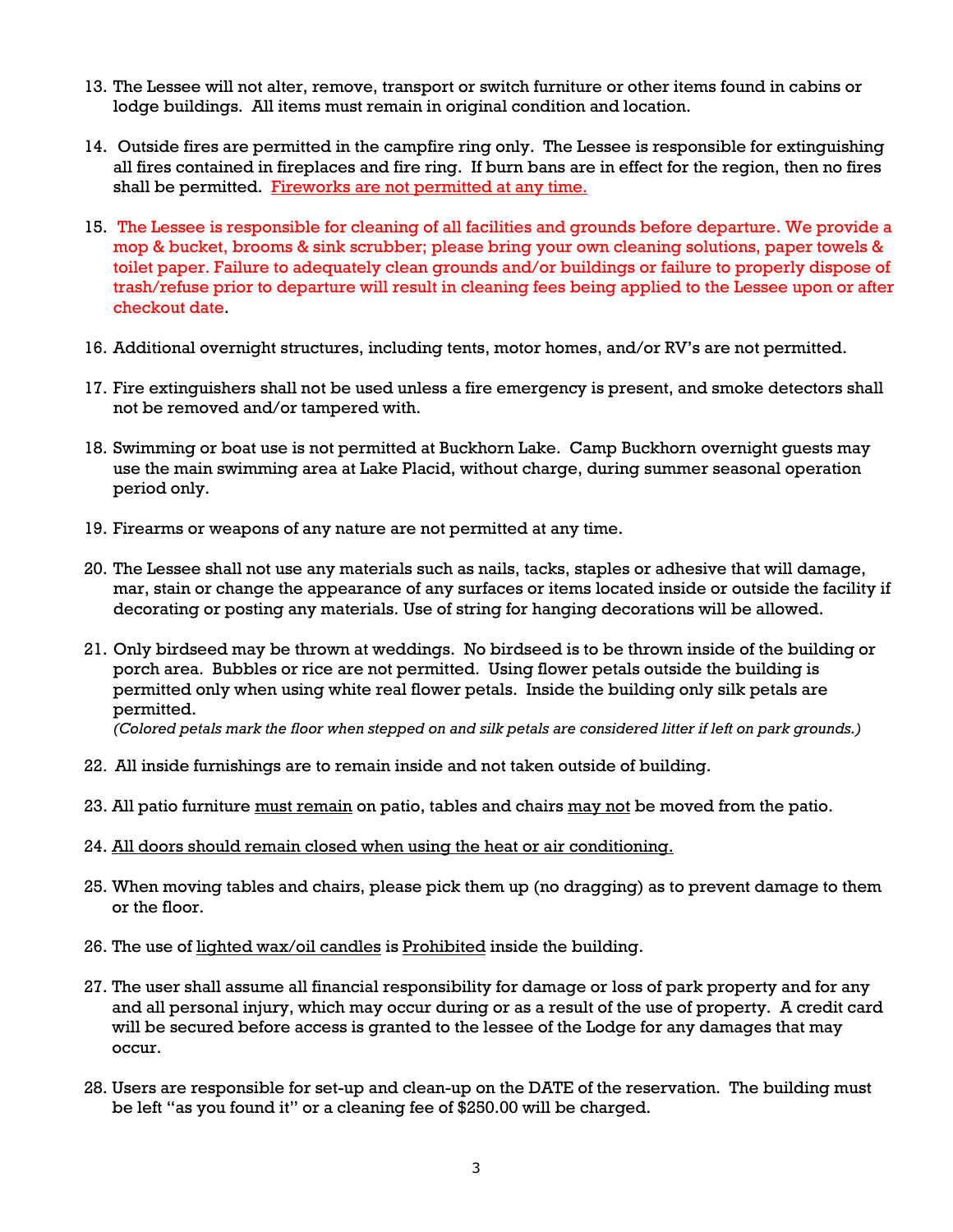Please remember that all guests visiting Camp Buckhorn and/or the Lessee must vacate the group camp and park property prior to closing.

Park hours of operation are:

| <b>During Daylight Savings Time:</b> | $8:00$ A.M. to $9:00$ P.M. |
|--------------------------------------|----------------------------|
| November – March:                    | $8:00$ A.M. to $6:00$ P.M. |

The Lessee will be provided with the gate combination which applies to both the main front gate and the Buckhorn gate. The gate leading to Camp Buckhorn may be closed and/or locked at the Lessee's discretion. For your privacy, we recommend closing the gate leading directly to Camp Buckhorn after all overnight campers or your invited guests have arrived. Paris Mountain State Park is not responsible for persons who proceed down the road leading to Camp Buckhorn if facility has been rented but the gate has not been shut and locked. **You will receive the gate combination upon arrival.**

**.**

YOU ARE RESPONSIBLE FOR CLEAN UP BEFORE DEPARTURE. Failure to adequately clean the entire complex will result in additional charges being applied to the lessee. Cleaning equipment is provided in the closet inside the Lodge bathroom. **Please take the time to walk the grounds and pick up the little pieces of trash.**

PLEASE REMEMBER TO LEAVE THE LODGE, CABINS, AND PARK GROUNDS AS CLEAN AS YOU FOUND THEM. WE HOPE YOU ENJOY YOUR STAY AT CAMP BUCKHORN AND PARIS MOUNTAIN STATE PARK.

### Camp Buckhorn Lodge Inventory

The following items are located for use at the Buckhorn Lodge facility. Any items not mentioned are the responsibility of the Lessee to bring to, and remove from, the group camp facility. All items will be inventoried after the Lessee's departure. The Lessee will be held responsible for items missing and/or found in damaged condition. All furniture is to remain in its original location.

| 13 – Round Tables                     | 2 – Rectangular Tables               |
|---------------------------------------|--------------------------------------|
| $75 - Chairs$                         | 2 - Outdoor Tables                   |
| 8 – Outdoor Chairs                    | 1 - Gas Grill with Cover             |
| 2 – Flags with stands (USA and State) | 1 - Podium                           |
| 1 – Ice Machine                       | 1 - Commercial Freezer               |
| 1 – Commercial Refrigerator           | 1 – Food Warming Cabinet             |
| 1-6 Burner Gas Stove                  | 4 – Trash Cans                       |
| $l -$ Microwave                       | 2 – Stainless Steel Food Prep Tables |